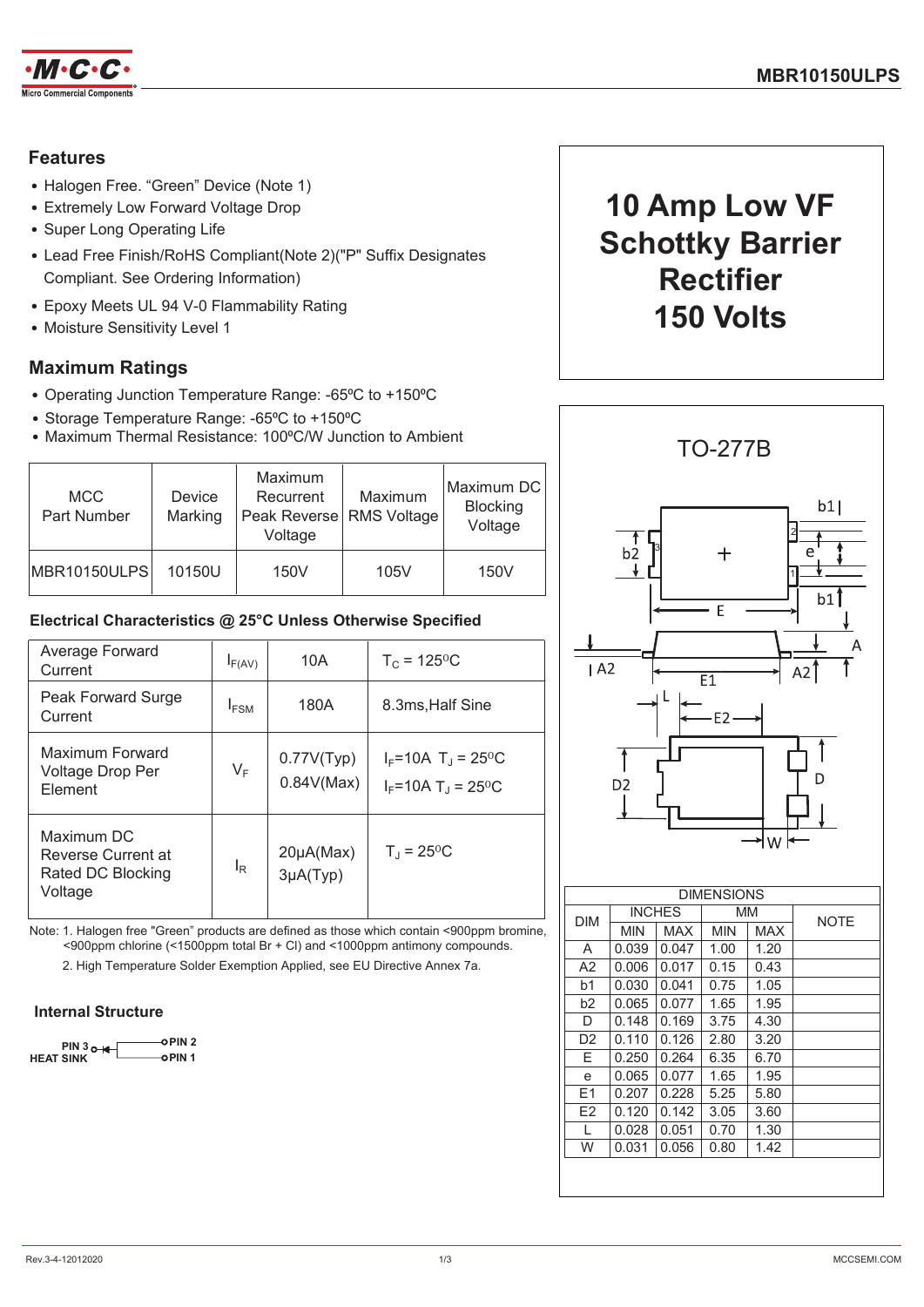



# **Curve Characteristics**



Fig. 1 - Forward Current Derating Curve







Fig. 2 - Typical Instantaneous Forward Characteristics